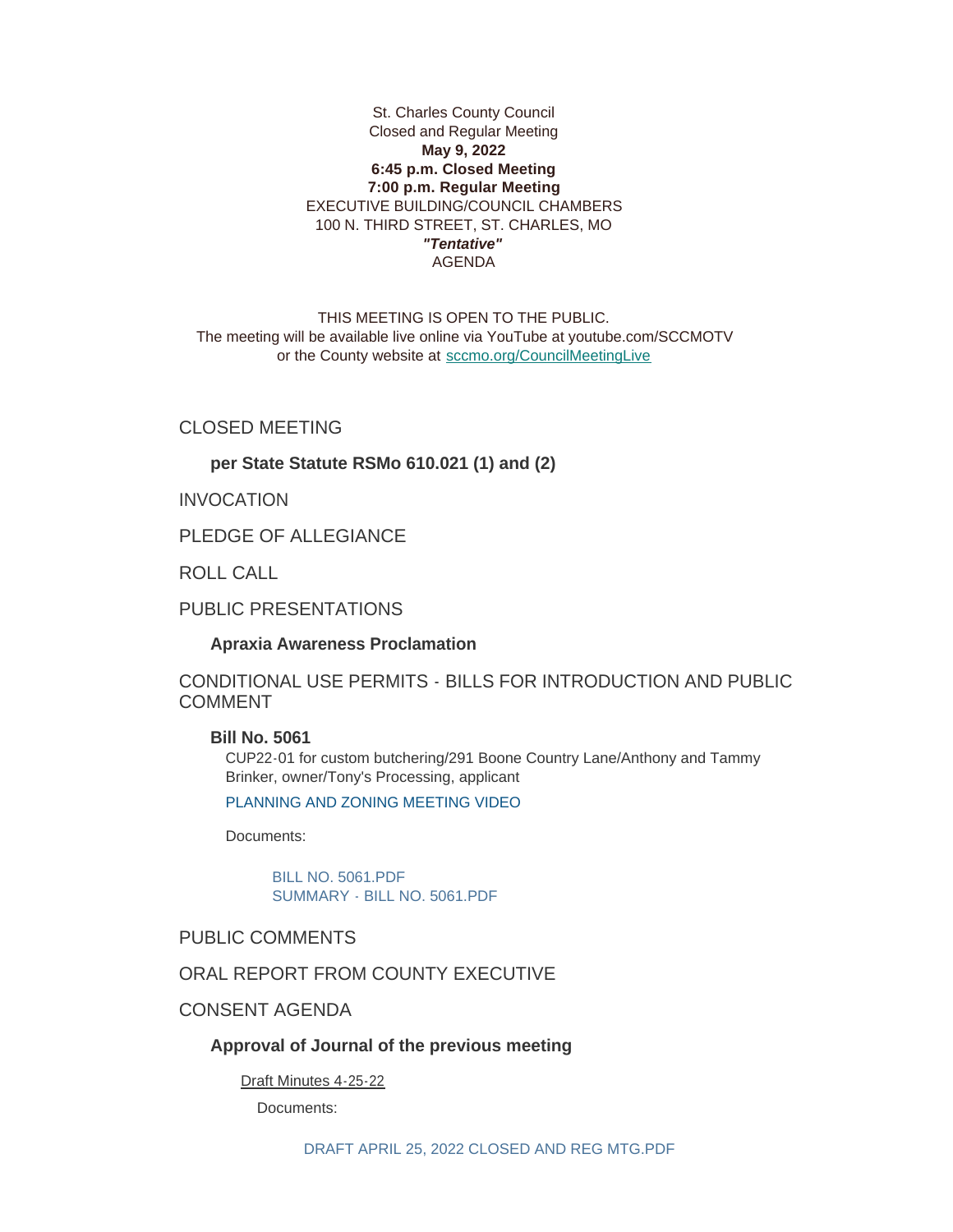### **Approval of Purchases**

#### Facilities Management

Heat Pump Replacement for the Executive Building/TMI/\$52,956.00

#### Documents:

[BID - HEAT PUMP REPLACEMENT EXECUTIVE BUILDING.PDF](https://www.sccmo.org/AgendaCenter/ViewFile/Item/10881?fileID=32207) [SUMMARY - HEAT PUMP REPLACEMENT EXECUTIVE](https://www.sccmo.org/AgendaCenter/ViewFile/Item/10881?fileID=32208)  BUILDING.PDF

#### **Highway**

Asphalt Overlay 2022/Spencer Contracting Co./\$2,123,114.02

#### Documents:

### [BID - ASPHALT OVERLAY 2022.PDF](https://www.sccmo.org/AgendaCenter/ViewFile/Item/10882?fileID=32209) [SUMMARY - ASPHALT OVERLAY 2022.PDF](https://www.sccmo.org/AgendaCenter/ViewFile/Item/10882?fileID=32210)

#### Highway

5 Ton Dual Drum Roller/Cummings, McGowan and West/\$54,850.00

#### Documents:

#### [BID - 5 TON DUAL DRUM ROLLER 1.PDF](https://www.sccmo.org/AgendaCenter/ViewFile/Item/10883?fileID=32211) [SUMMARY - 5 TON DUAL DRUM ROLLER.PDF](https://www.sccmo.org/AgendaCenter/ViewFile/Item/10883?fileID=32212)

#### Roads and Traffic

Professional Services - Comprehensive Foristell Area Traffic Study/Lochmueller Group/\$229,592.00

#### Documents:

[PROF. SVCS. - COMPREHENSIVE FORISTELL AREA TRAFFIC](https://www.sccmo.org/AgendaCenter/ViewFile/Item/10884?fileID=32213)  STUDY.PDF [SUMMARY - COMPREHENSIVE FORISTELL AREA TRAFFIC](https://www.sccmo.org/AgendaCenter/ViewFile/Item/10884?fileID=32214)  STUDY.PDF

#### Roads and Traffic

Professional Services - Route A Improvements - Construction Engineering/EFK Moen, Inc./\$198,651.26

#### Documents:

[PROF. SVCS. - ROUTE A IMPROVEMENTS - CONSTRUCTION](https://www.sccmo.org/AgendaCenter/ViewFile/Item/10885?fileID=32215)  ENGINEERING.PDF [SUMMARY - ROUTE A IMPROVEMENTS - CONSTRUCTION](https://www.sccmo.org/AgendaCenter/ViewFile/Item/10885?fileID=32216)  ENGINEERING.PDF

### **Approval of Nominations/Appointments**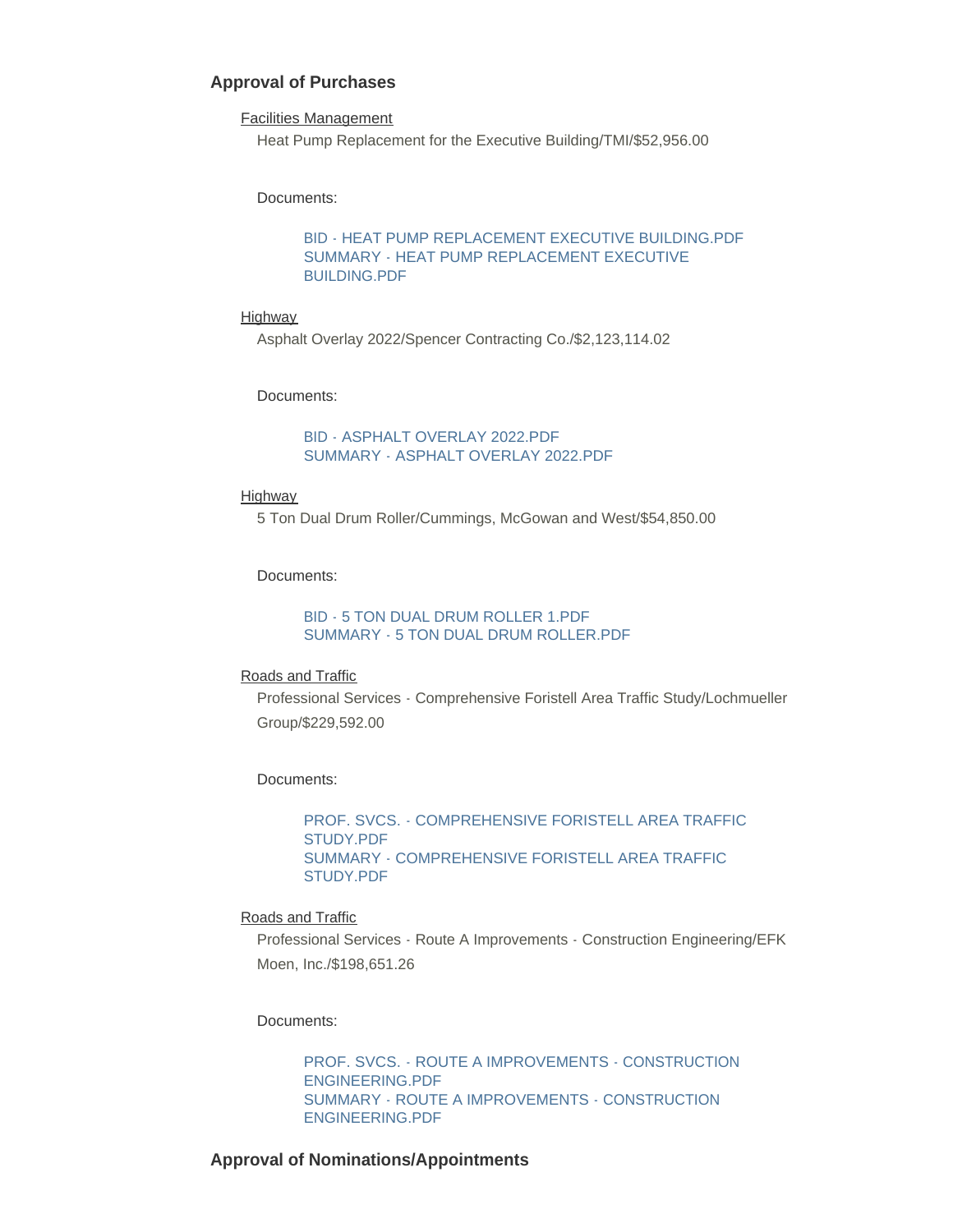Radio Communications Policy Commission

Chief Ray Juengst, City of St. Charles Police Dept./replaces retired Chief Randy **McKinley** 

Documents:

#### [APPT. - RADIO COMMUNICATIONS POLICY COMMISSION.PDF](https://www.sccmo.org/AgendaCenter/ViewFile/Item/10928?fileID=32297)

### **Miscellaneous**

```
Roads and Traffic
```
Supplemental Agreement No. 1 - Transmap Corp./\$329,967.68

Documents:

### [MISC. - SUPPLEMENTAL AGREEMENT NO. 1.PDF](https://www.sccmo.org/AgendaCenter/ViewFile/Item/10886?fileID=32217) [SUMMARY - SUPPLEMENTAL AGREEMENT NO. 1.PDF](https://www.sccmo.org/AgendaCenter/ViewFile/Item/10886?fileID=32218)

#### Parks and Recreation

Easement Expansion with MO State Parks at Klondike Park

Documents:

### [MISC. - EXPANDING EASEMENT AT KLONDIKE PARK.PDF](https://www.sccmo.org/AgendaCenter/ViewFile/Item/10887?fileID=32219) [SUMMARY - EXPANDING EASEMENT AT KLONDIKE PARK.PDF](https://www.sccmo.org/AgendaCenter/ViewFile/Item/10887?fileID=32220)

#### Parks and Recreation

New Electrical Easement to Cuivre River Electric Cooperative, Inc. at Oglesby Park

Documents:

### [MISC. - NEW ELECTRICAL EASEMENT TO CUIVRE RIVER.PDF](https://www.sccmo.org/AgendaCenter/ViewFile/Item/10904?fileID=32226) [SUMMARY - NEW ELECTRICAL EASEMENT TO CUIVRE RIVER.PDF](https://www.sccmo.org/AgendaCenter/ViewFile/Item/10904?fileID=32227)

### Community Development

Findings of Fact, Conclusions of Law/Bill No. 5055/CUP21-21

#### Documents:

[MISC. - FOF COL BILL NO. 5055.PDF](https://www.sccmo.org/AgendaCenter/ViewFile/Item/10930?fileID=32299)

## ITEMS REMOVED FROM THE CONSENT AGENDA

### **Election Authority**

Accepting the Certified Election Totals of the April 5, 2022 General Municipal Election.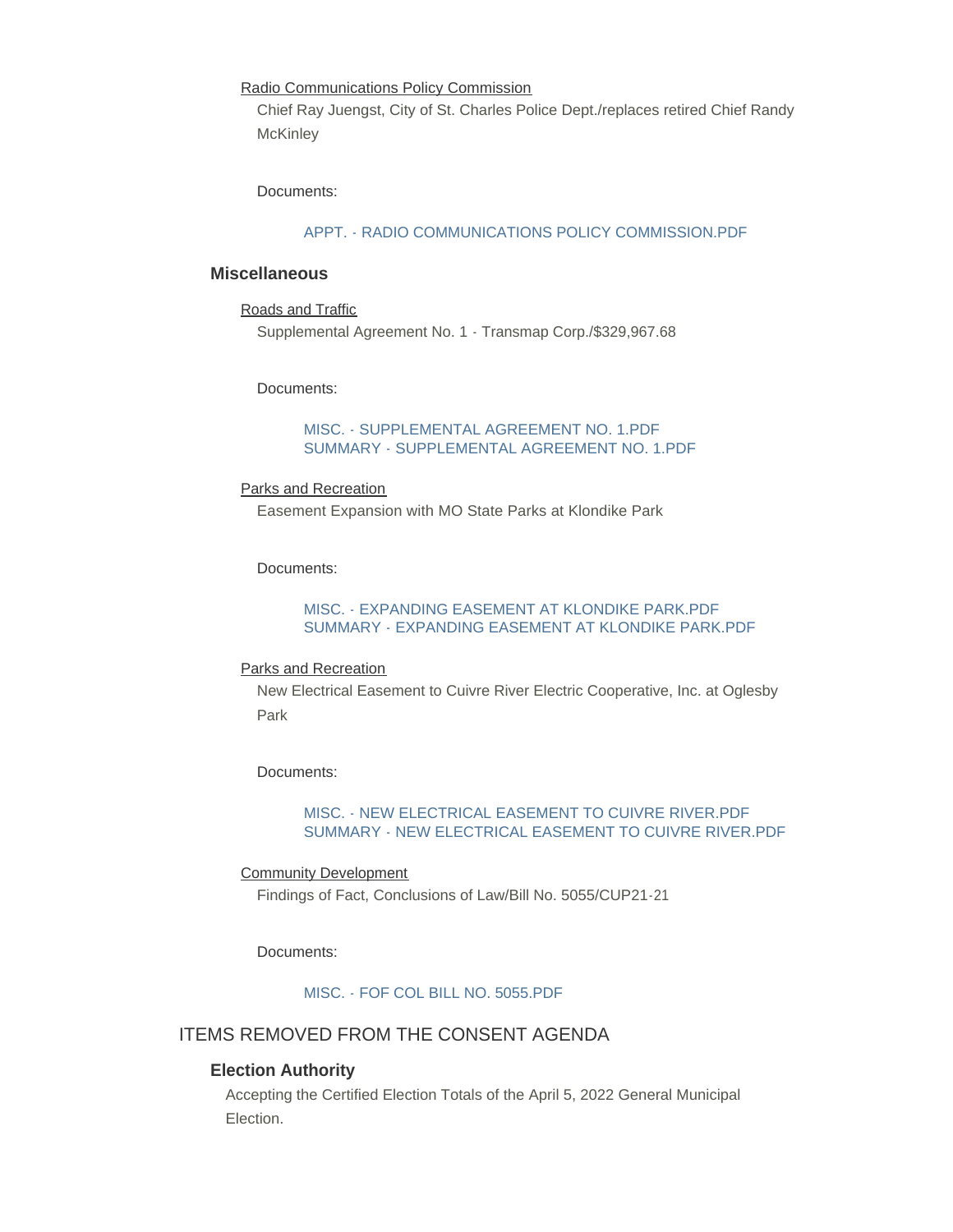Documents:

#### [MISC. - ELECTION TOTALS.PDF](https://www.sccmo.org/AgendaCenter/ViewFile/Item/10898?fileID=32221)

## BILLS FOR FINAL PASSAGE

### **Bill No. 5060**

Extending CUP deadlines to 487 days past August 31, 2021 for those CUPs that will expire during the current 270-day extension.

Documents:

#### [BILL NO. 5060.PDF](https://www.sccmo.org/AgendaCenter/ViewFile/Item/10899?fileID=32222)

# BILLS FOR INTRODUCTION

### **Bill No. 5062**

RZ22-05 rezone land from A to RR/3866 S. Point Prairie Rd./Grapenthin Family Ltd. Partnership and Kenneth and Michelle Baker, owner/Lombardo Homes, applicant

Documents:

[BILL NO. 5062.PDF](https://www.sccmo.org/AgendaCenter/ViewFile/Item/10908?fileID=32284) [SUMMARY - BILL NO. 5062.PDF](https://www.sccmo.org/AgendaCenter/ViewFile/Item/10908?fileID=32285)

#### **Bill No. 5063**

RZ22-06 rezone land from A to R1D and R1A/Dyer Road/Thomas and Julie McMenamy, owner/Charlestowne Crossing, LLC, applicant

Documents:

[BILL NO. 5063.PDF](https://www.sccmo.org/AgendaCenter/ViewFile/Item/10909?fileID=32286) [SUMMARY - BILL NO. 5063.PDF](https://www.sccmo.org/AgendaCenter/ViewFile/Item/10909?fileID=32287) [ADDITIONAL INFORMATION - COPY OF COVENANTS AND](https://www.sccmo.org/AgendaCenter/ViewFile/Item/10909?fileID=32293)  RESTRICTIONS THE GROVE AT RIVERDALE.PDF

## **Bill No. 5064**

Authorizing an Associate Membership Agreement for the St. Charles County Regional Drug Task Force

Documents:

[BILL NO. 5064.PDF](https://www.sccmo.org/AgendaCenter/ViewFile/Item/10910?fileID=32289) [SUMMARY - BILL NO. 5064.PDF](https://www.sccmo.org/AgendaCenter/ViewFile/Item/10910?fileID=32290)

# TABLED BILLS

### **Bill No. 5006**

Requiring the fingerprinting of employees, prospective employees and volunteers within County Government for criminal history record information from MSHP and the FBI (Tabled 11-8-21)